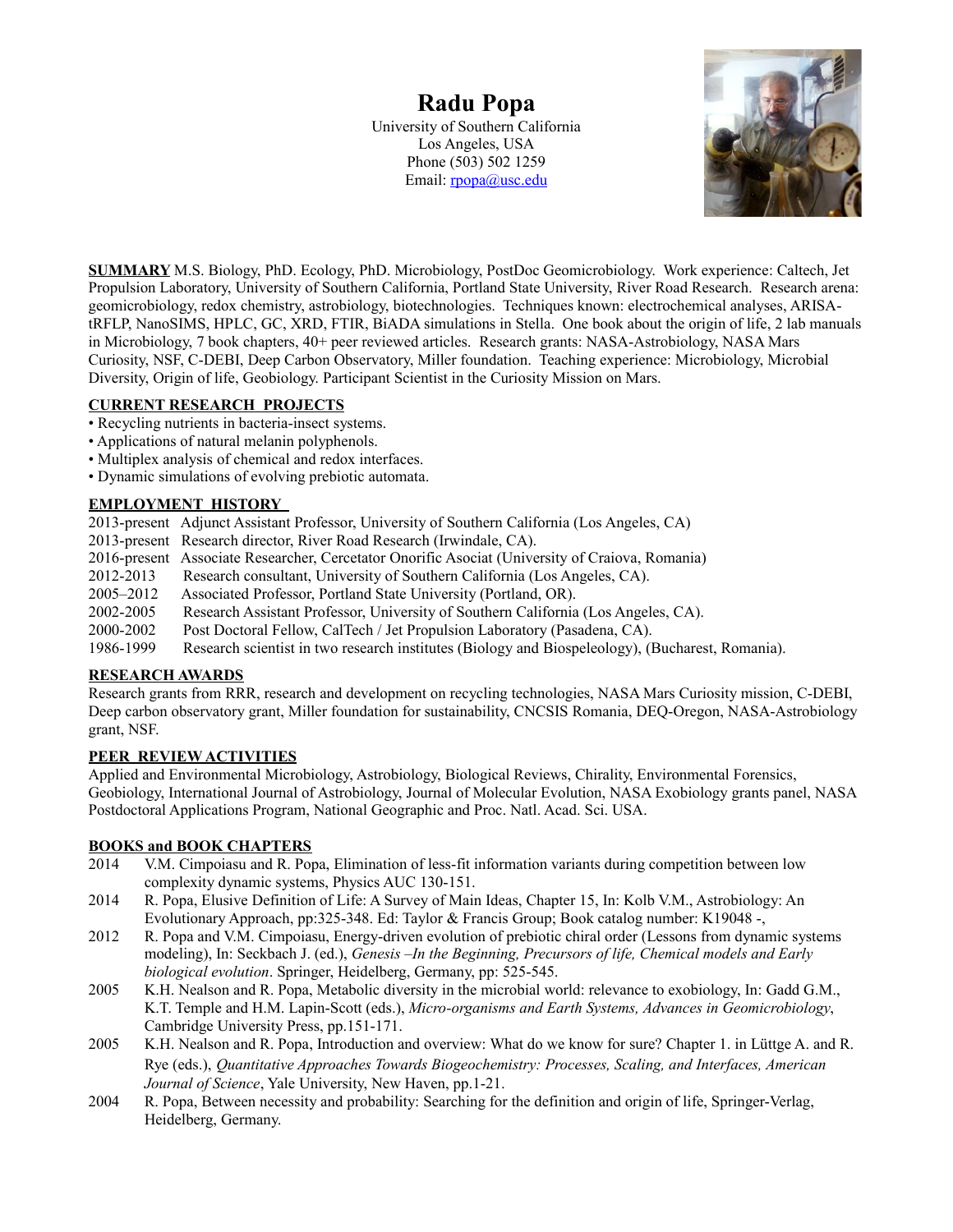#### **PEER-REVIEWED ARTICLES**

- 2016 Smith A., M. Fisk, A. Thurber, G. Flores, O. Mason, R. Popa, F. Colwell, Deep crustal communities of the Juan de Fuca ridge are governed by mineralogy, *Geomicrobiol. J*., DOI:10.1080/01490451.2016.1155001.
- 2015 R Popa and V.M. Cimpoiasu, Prebiotic competition between information variants with low error catastrophe risks, *Entropy*, 17:5274-5287.
- 2014 Veniman et al., (incl. R. Popa as member of the MSL Science team), Mineralogy of a Mudstone at Yellowknife Bay, Gale Crater, Mars, Science, 343(6169) 1243480, DOI: 10.1126/science.1243480.
- 2014 V.M. Cimpoiasu and R. Popa, Elimination of less-fit information variants during competition between low complexity dynamic systems, *Physics AUC*, 24:130151.
- 2013 R. Popa and V.M. Cimpoiasu, Analysis of Competition between Transformation Pathways in the Functioning of Biotic Abstract Dual Automata, *Astrobiology*, 13:454-464.
- 2012 R. Popa, A.R. Smith, R. Popa, J. Boone and M.R. Fisk, Olivine-respiring bacteria isolated from the rock-ice interface in a lava-tube cave, a Mars analogue environment, *Astrobiology*, 12:1-10.
- 2012 V.M, Cimpoiasu and R. Popa, Biotic Abstract Dual Automata (BiADA): A novel tool for studying the evolution of prebiotic order (and the origin of life), *Astrobiology*, 12:1123-1134.
- 2012 R. Popa, Merits and caveats of using a vocabulary approach to define life, Comments on Trifonov, 2011, *J. Biomol. Struct. Dyn*. 29:607-608.
- 2012 R. Popa, Astrobiology as a cultural phenomenon: The science of astrobiology: A personal view on learning to read the book of life by Julian Chela-Flores, book review, *Astrobiology*, 10:1015-1016.
- 2011 R. Popa and V.M. Cimpoiasu, FTIR analysis of ortho/para ratio in liquid water isotopomers. Implications for enantiodifferentiation in amino acids, *Phys. Ann. Univ. Craiova*., 21:11-18.
- 2011 V.M. Cimpoiașu, R.I. Scorei and R. Popa, Natural <sup>1</sup>H<sup>1</sup>H spins decoupling in water in the presence of <sup>17</sup>O, *Phys. Ann. Univ. Craiova*., 21:19-29.
- 2011 A.R. Smith, R. Popa, M. Fisk, M. Nielsen, C. G. Wheat, H. W. Jannasch, A. T. Fisher, K. Becker, S. M. Sievert and G. Flores, In situ enrichment of ocean crust microbes on igneous minerals and glasses using an osmotic flowthrough device, *Geochem. Geophys. Geosyst.*, 12, Q06007.
- 2010 R. Popa, Necessity, futility and the possibility of defining life are all embedded in its origin as a punctuatedgradualism, *Orig. Life Evol. Biosph.*, 40:183-190.
- 2010 R. Popa, V.M. Cimpoiasu and R.I. Scorei, Consequences of expanding chirality to include spin isomery (The dilemma of broadening chirality into handedness), *Physics Ann. Univ. Craiova*., 20:64-72.
- 2010 V.M. Cimpoiaşu, R.I. Scorei and R. Popa, Enantiodifferent proton exchange in alanine and asparagine in the presence of  $H_2^{17}O$ , *J. Mol. Evol.*, 71:23-33.
- 2009 R. Popa, R. Popa, M.J. Marshall, H. Nguyen, B. Tebo and S. Brauer, Limitations and benefits of ARISA intragenomic diversity fingerprinting, *J. Microbiol. Meth.*, 78:111-118.
- 2009 R. Popa, W. Fang, K.H. Nealson, V. Souza-Egipsy, T.S. Berquó, S.K. Banerjee, L.R. Penn, Effect of oxidative stress on the growth of magnetic particles in *Magnetospirillum magneticum*, *Int. Microbiol.*, 12:49-58.
- 2009 R. Popa, V.M. Cimpoiaşu and R.I. Scorei, Rooting prebiotic chirality in spinomeric chemistry? *Astrobiology*, 9:697-701.
- 2009 Finzi-Hart J., J. Pett-Ridge, P. Weber, R. Popa, S. Fallon, T. Gunderson, I. Hutcheon, K. Nealson and D. Capone, Fixation and fate of C and N in the cyanobacterium *Trichodesmium* using nanometer-scale secondary ion mass spectrometry, *Proc. Natl. Acad. Sci. USA*, 106:6345-6350.
- 2009 R. Popa, Book review, Amino acids and the asymmetry of life, U. Meierhenrich, *Astrobiology*, 9:696-696.
- 2007 R. Popa, P. Weber, J. Pett-Ridge, J. Finzi, S. Fallon, I.D. Hutcheon, K.H. Nealson and D.G. Capone, Carbon and nitrogen fixation and metabolite exchange in and between individual cells of *Anabaena oscillarioides*, *ISME J.*, 1:354-360.
- 2006 D. Capone, R. Popa, B. Flood and K.H. Nealson, Follow the nitrogen, *Science*, 312:708-709.
- 2006 M.R. Fisk, R. Popa, O.U. Mason, M.C. Storrie-Lombardi, and E.P. Vincenzi, Iron-magnesium silicate bioweathering on Earth (and Mars?), *Astrobiology*, 6:48-68.
- 2006 H.C. Gao, A. Obraztova, N. Stewart, R. Popa, J.K. Fredrickson, J.M. Tiedje, K.H. Nealson, J.Z. Zhou, *Shewanella loihica sp nov*., isolated from iron-rich microbial mats in the Pacific Ocean, *Int. J. Syst. Evol. Microbiol*., 56:1911- 16. IF =  $1.463$ .
- 2005 S.K. Banerjee, R.L. Penn, T. Berquo, Y. Guyodo and R. Popa, Accurate multidisciplinary identification of nanophase iron minerals in simulated pedogenic environment, *Geochim. Cosmochim. Acta*, 69:A512-A512. IF = 4.235.
- 2005 R. Abboud, R. Popa, V. Souza-Egipsy, C.S. Giometti, S. Tollaksen, J.J. Mosher, R.H. Findlay and K.H. Nealson, Low temperature growth of *Shewanella oneidensis* MR-1. *Appl. Environ. Microbiol*. 71:811-816. IF = 3.801.
- 2005 E. Kus, R. Abboud, R. Popa, K. Nealson and F. Mansfeld, The concept of bacterial battery, *Corros. Sci.*, 47:1063-